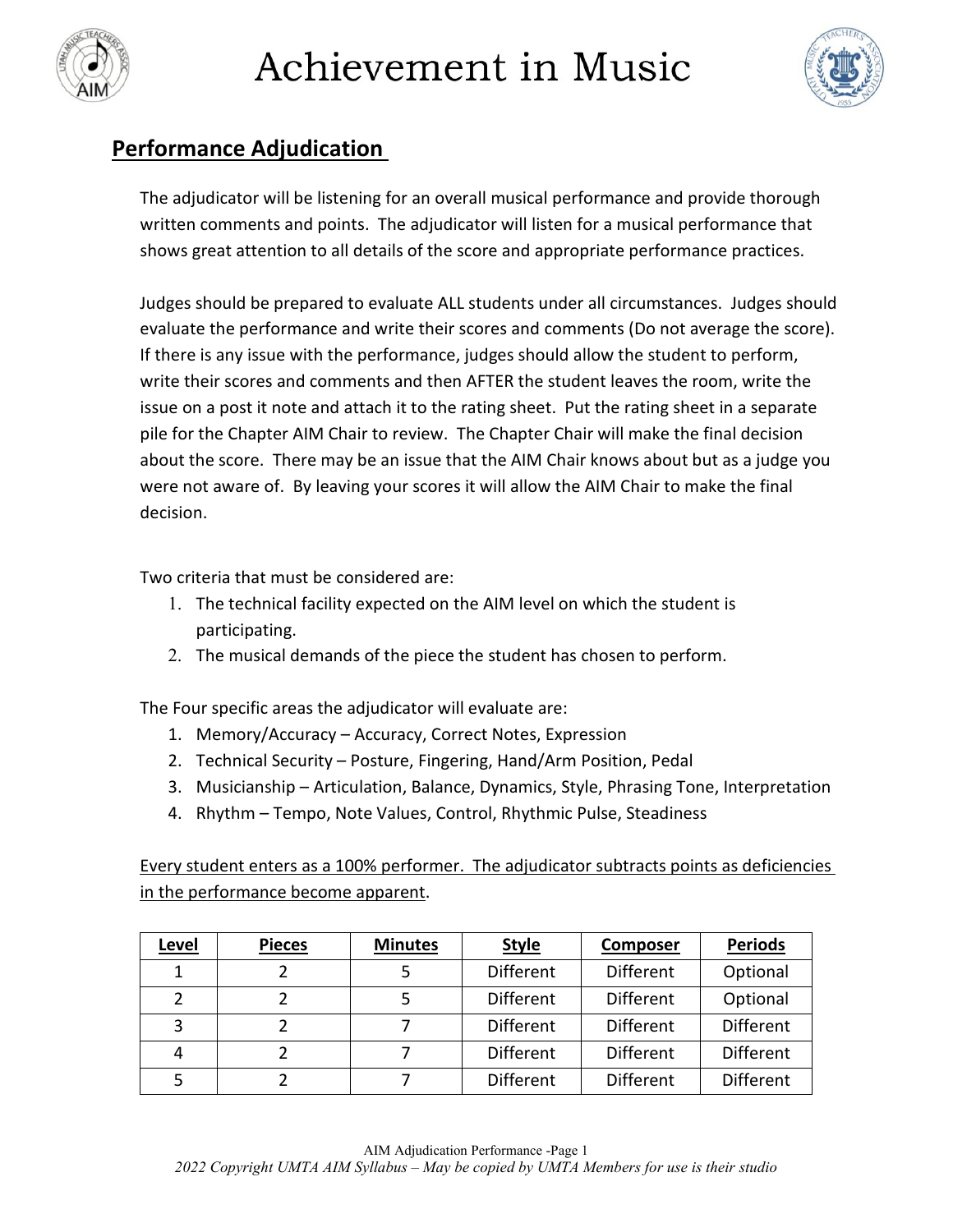

# Achievement in Music



| 6  |               |    | <b>Different</b> | <b>Different</b> | <b>Different</b> |
|----|---------------|----|------------------|------------------|------------------|
|    |               | 12 | <b>Different</b> | Different        | Different        |
|    | (2 memorized) |    |                  |                  |                  |
| 8  |               | 12 | <b>Different</b> | <b>Different</b> | <b>Different</b> |
|    | (2 memorized) |    |                  |                  |                  |
| 9  |               | 12 | <b>Different</b> | <b>Different</b> | <b>Different</b> |
|    | (2 memorized) |    |                  |                  |                  |
| 10 |               | 20 | <b>Different</b> | <b>Different</b> | Different        |
|    | (2 memorized) |    |                  |                  |                  |

Levels 3 – 10: Failure to have different composers/periods will result in a reduced score.

### Performance

- Students must bring 1 copy of each piece of their music for the adjudicator.
- PHOTOCOPIES must never be used, unless accompanied by a permission form signed by the copyright holder or legally purchased on the internet.
	- o The **Music Download Authorization Form** must accompany all downloaded music.
	- o Photocopied music should still be heard, and comments should still be written, but the song will be scored as a "0". Allow the student to perform, leave your comments and scores and write "Photocopied music" on a post it note and put in a pile for the AIM Chair to review.
- Students that do not have music should be allowed to be performed but will earn a score of "0".
	- $\circ$  If possible, ASK the student if it is possible to get ahold of a score prior to performing. Alert the monitor who may be able to help.
	- o Allow the student to perform, leave your comments and scores and write "No Music" on a post it note and put in a pile for the AIM Chair to review.
- Performance pieces must be memorized in their entirety. For adjudicating purposes, time limits are specified as indicated above. The performer must adhere to these time limits.
- (Levels 7-10) Pieces that are not required to be memorized should have a second copy for the judge. If that is not available, the judge may look over the student's shoulder to observe the score. A clipboard is necessary for this.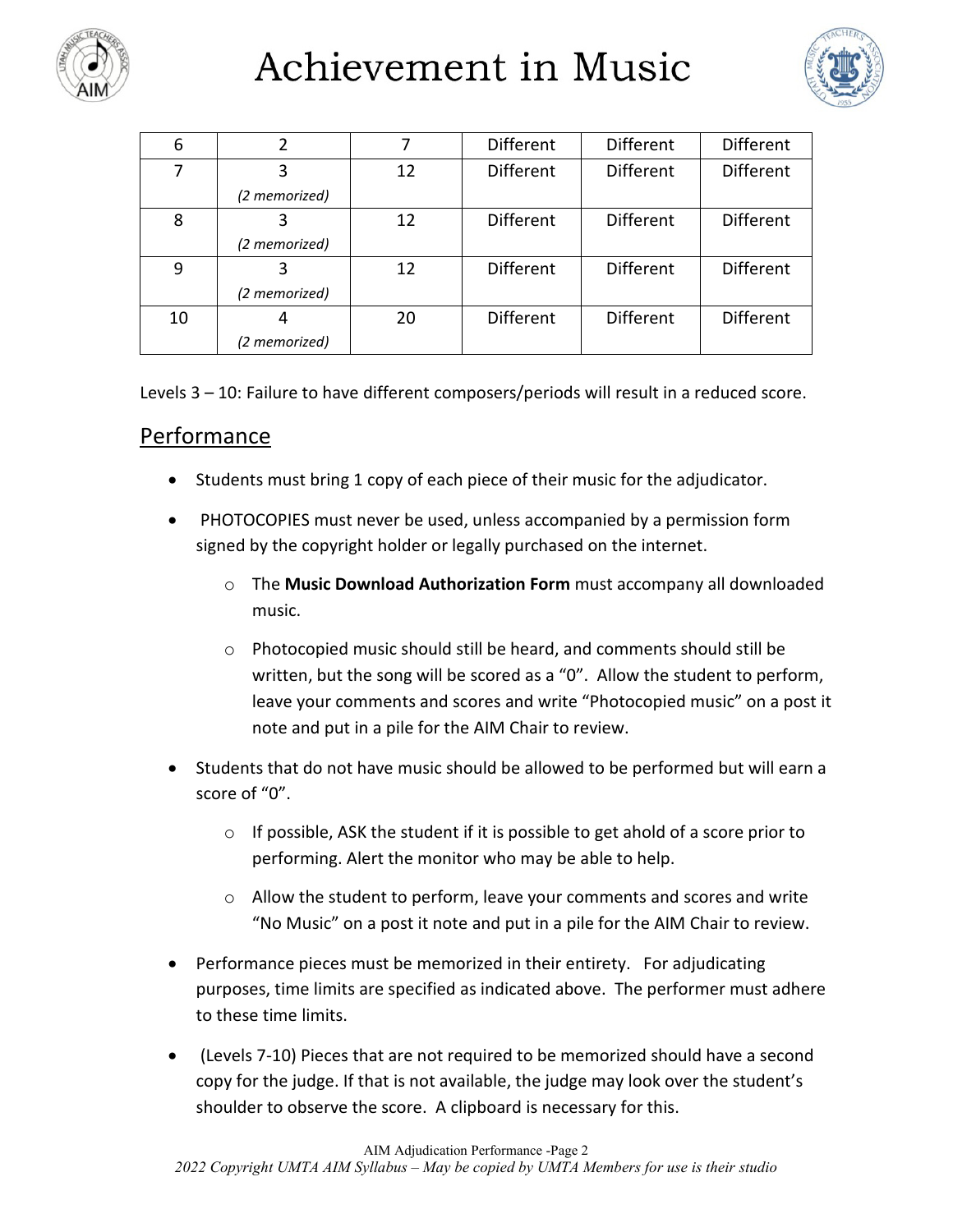

# Achievement in Music



- $\circ$  The adjudicator should be sensitive to the potentially disruptive effects of stopping a student midway through a piece. Two gestures may minimize potential difficulties for the student:
	- The adjudicator should warn students that they may be stopped and that this does not indicate a poor performance.
	- **The adjudicator might avoid needing to stop students by asking the** student to play only specified movements or sections of a larger piece.

**The following situations do not earn a score, but the student must be allowed to perform without warning of the penalty. Provide written evaluation.**

- Music is photocopied, unless accompanied by a permission form or obtained legally through the internet. The score should have a stamp or marking that indicates a purchase or public domain score.
- The student does not have the music available for the adjudicator.
- Music is not memorized in its entirety (individual movements of a piece are acceptable).

Judges should be prepared to evaluate ALL students under all circumstances. Judges should evaluate the performance and write their scores and comments (Do not average the score). If there is any issue with the performance, judges should allow the student to perform, write their scores and comments and then AFTER the student leaves the room, write the issue on a post it note and attach it to the rating sheet. Put the rating sheet in a separate pile for the Chapter AIM Chair to review. The Chapter Chair will make the final decision about the score. There may be an issue that the AIM Chair knows about but as a judge you were not aware of. By leaving your scores it will allow the AIM Chair to make the final decision.

#### **The following are NOT acceptable**:

Duets or ensemble numbers Simplified arrangements of orchestral or other piano pieces Movie Themes, Folk Songs Popular/Commercial songs Student Compositions A transcription not currently accepted as a part of the standard repertoire